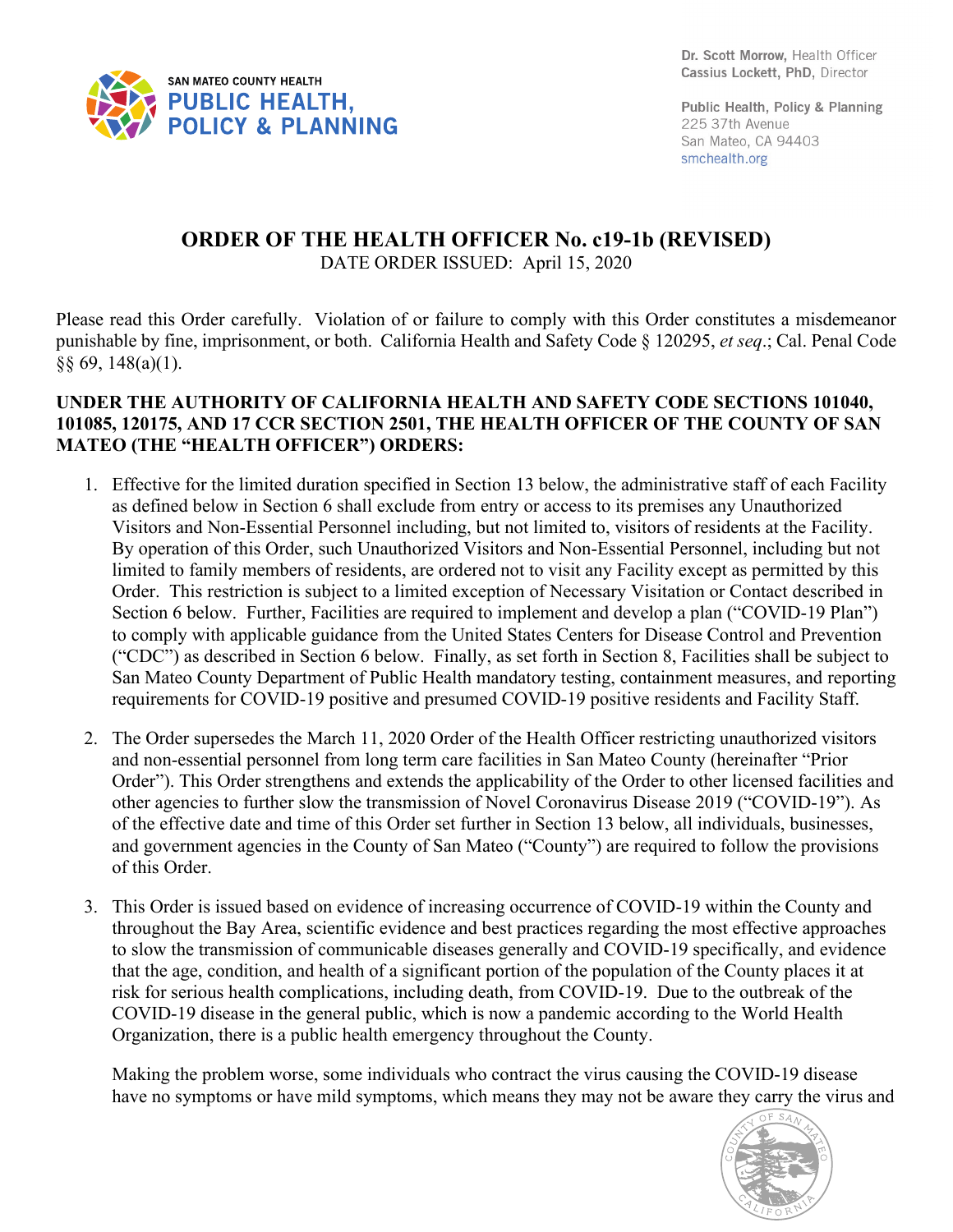

are transmitting it to others. Because even people without symptoms can transmit the infection, and because evidence shows the infection is easily spread, gatherings and other interpersonal interactions can result in preventable transmission of the virus. This public health emergency has substantially worsened since the County issued the Prior Order on March 11, 2020, with a significant escalation in the number of positive cases, hospitalizations, and deaths, and increasing strain on health care resources. Evidence suggests that restrictions on visitors imposed in the Prior Order contribute to slowing the rate of increase in long term care transmission and confirmed cases by limiting visitors in these facilities. The scientific evidence shows that at this stage of the emergency, it remains essential to continue to slow virus transmission as much as possible to protect the most vulnerable, to prevent the health care system from being overwhelmed, and to prevent deaths. Extension and expansion of the Prior Order of its restrictions are necessary to further reduce the spread of the COVID-19 disease, preserving critical and limited healthcare capacity in the County and advancing toward a point in the public health emergency where transmission can be controlled.

- 4. The Order is also issued in light of the existence, as of April 14, 2020, of 747 confirmed cases of COVID-19 in the County and 21 deaths, and a significant number of assumed cases of community transmission. Testing capacity for COVID-19 remains limited. This Order is necessary to slow the rate of spread of COVID-19 while further data becomes available.
- 5. This Order is issued in accordance with, and incorporates by reference, the March 4, 2020 Proclamation of a State of Emergency issued by Governor Gavin Newsom, the March 3, 2020 Proclamation by the Director of Emergency Services Declaring the Existence of a Local Emergency in the County, the March 3, 2020 Declaration of Local Health Emergency Regarding Novel Coronavirus 2019 (COVID-19) issued by the Health Officer, the March 10, 2020 Resolution of the Board of Supervisors of the County of San Mateo Ratifying and Extending the Declaration of a Local Health Emergency, the March 12, 2020 State of California Executive Order N-25-20, the March 13, 2020 Order of the Health Officer No. C19-3 imposing a School Operations Modification Order, March 31, 2020 Order of the Health Officer extending the Shelter in Place Order until May 3, 2020, and the April 6, 2020 Orders of the Health Officer imposing quarantine and isolation.
- 6. Definitions and Exemptions:
	- a. For the purposes of this Order a **Facility** means any licensed facility located within the geographic boundaries of San Mateo County providing residential care in a congregate setting, including Skilled Nursing Facilities; Intermediate Care Facilities of all license types; Hospice Facilities; Congregate Living Health Facilities; Chronic Dialysis Centers; Social Rehabilitation Facilities; Group Homes; Residential Care Facilities for the Elderly; Adult Residential Facilities; Mental Health Rehabilitation Centers, and; Residential Treatment Facilities.
	- b. For the purposes of this Order **Unauthorized Visitors and Non-Essential Personnel** are employees, contractors, or members of the public who do not regularly perform treatment, maintenance, support, or administrative tasks deemed essential to the healthcare mission of the Facility. This term includes family members and loved ones of residents and those who have legal authority to make healthcare or other legal decisions for a resident. The Ombudsperson is an authorized visitor and is not included in this term, but the Ombudsperson must still follow Facility protocols regarding minimizing risk and should also try to avoid non-essential visits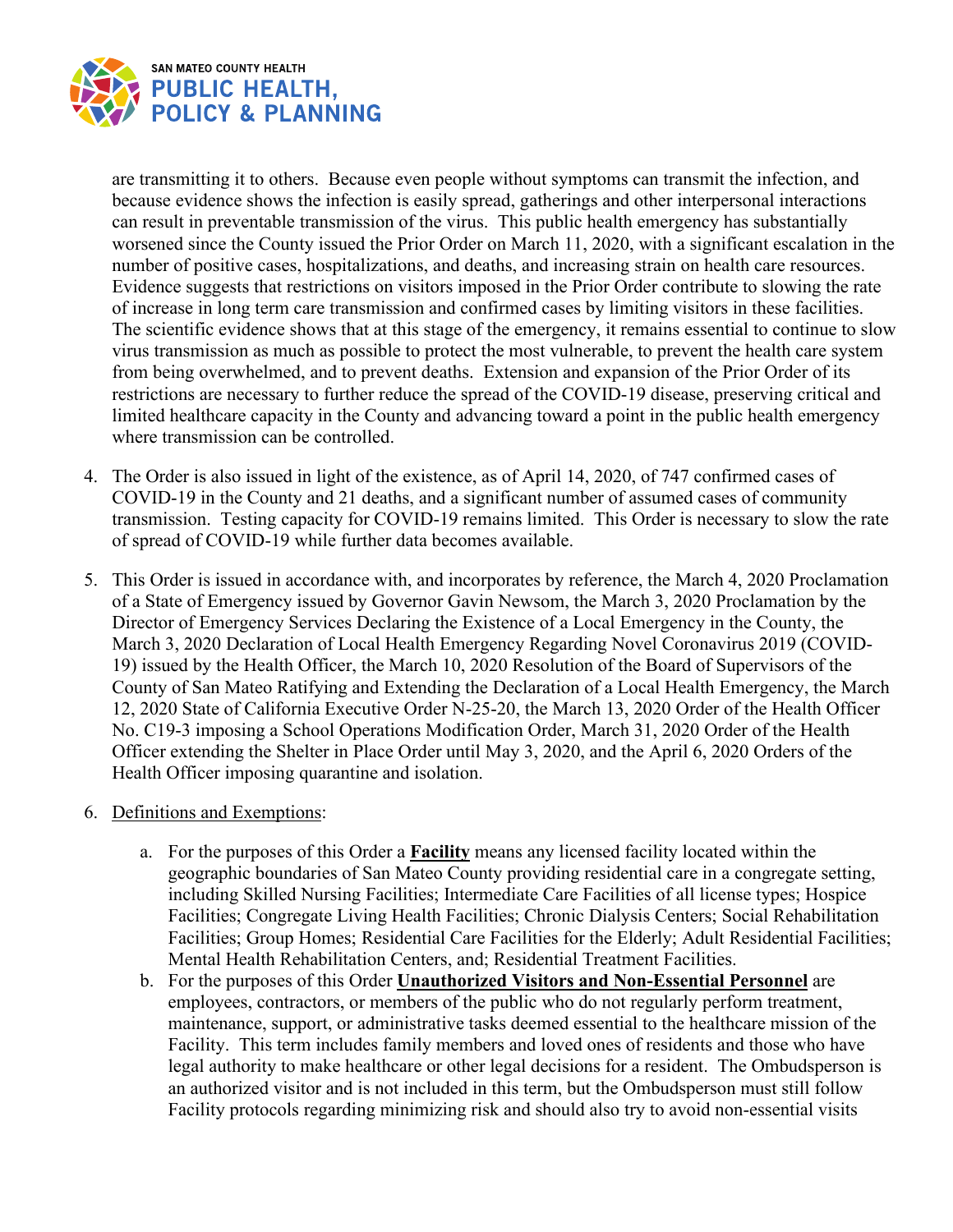

onsite. Nothing in this Order shall prevent household member of Facility operators whose Facility is operated within a structure that also includes private residential space, from continuing to live in the same building in which a Facility is operated, however they must comply with the requirements of this Order to the maximum extent possible with regard to the portion or portions of the building that comprise the Facility.

- c. For the purpose of this Order, **Facility Staff** are all owners, operators, employees, contractors, volunteers and other personnel who regularly perform treatment, maintenance, support, or administrative tasks deemed essential to the healthcare mission of the Facility.
- d. For the purposes of this Order, each Facility must, within 48 hours of receipt of this Order, develop and implement a **COVID-19 Plan** to comply with applicable guidance from the CDC for nursing homes and other long-term care settings ("CDC Guidance") (available online at [https://www.cdc.gov/coronavirus/2019-ncov/hcp/long-term-care.html\)](https://www.cdc.gov/coronavirus/2019-ncov/hcp/long-term-care.html) and the California Department of Public Health ("CDPH") (available online at www.cdph.ca.gov) regarding the screening of residents, staff, and visitors for signs of COVID-19, and other applicable COVID-19-related guidance. Nothing in this Order prohibits a Facility from taking steps more protective than the guidance provided by the CDC or CDPH in its plan. Each Facility must update its COVID-19 Plan when new COVID-19 recommendations or requirements for nursing homes and other long-term care settings are issued by the CDC, CDPH, or Health Officer, or as otherwise required by law. At a minimum each plan must include:
	- i. Daily screening of residents for fever and respiratory symptoms.
	- ii. Daily screening of staff and providers for fever and respiratory symptoms before they enter the Facility.
	- iii. Provision of hygiene supplies, including:
		- 1. Hand sanitizer containing 60–95% alcohol in every resident room (ideally both inside and outside of the room) and other resident care and common areas (e.g., outside dining hall, in therapy rooms) unless the administrator determines that allowing unsupervised access to hand sanitizer poses a risk to the resident(s).
		- 2. Make sure that sinks are well-stocked with soap and paper towels for handwashing.
		- 3. Make tissues and facemasks available for coughing people.
	- iv. Provision of necessary Personal Protective Equipment ("PPE") for use in accordance with CDC Guidance, accessible in areas where resident care is provided. Put a trash can near the exit inside the resident room to make it easy for staff to discard PPE prior to exiting the room, or before providing care for another resident in the same room. Facilities should take all reasonable steps to obtain adequate supplies of PPE to protect residents in accordance with CDC Guidance, including, as appropriate for the care provided, supplies of:
		- 1. Facemasks;
		- 2. Respirators (if available and the Facility has a respiratory protection program with trained, medically cleared, and fit-tested providers);
		- 3. Gowns;
		- 4. Gloves; and
		- 5. Eye protection (i.e., face shield or goggles).
	- v. Provision of training on how to properly use PPE and perform proper hygiene practices.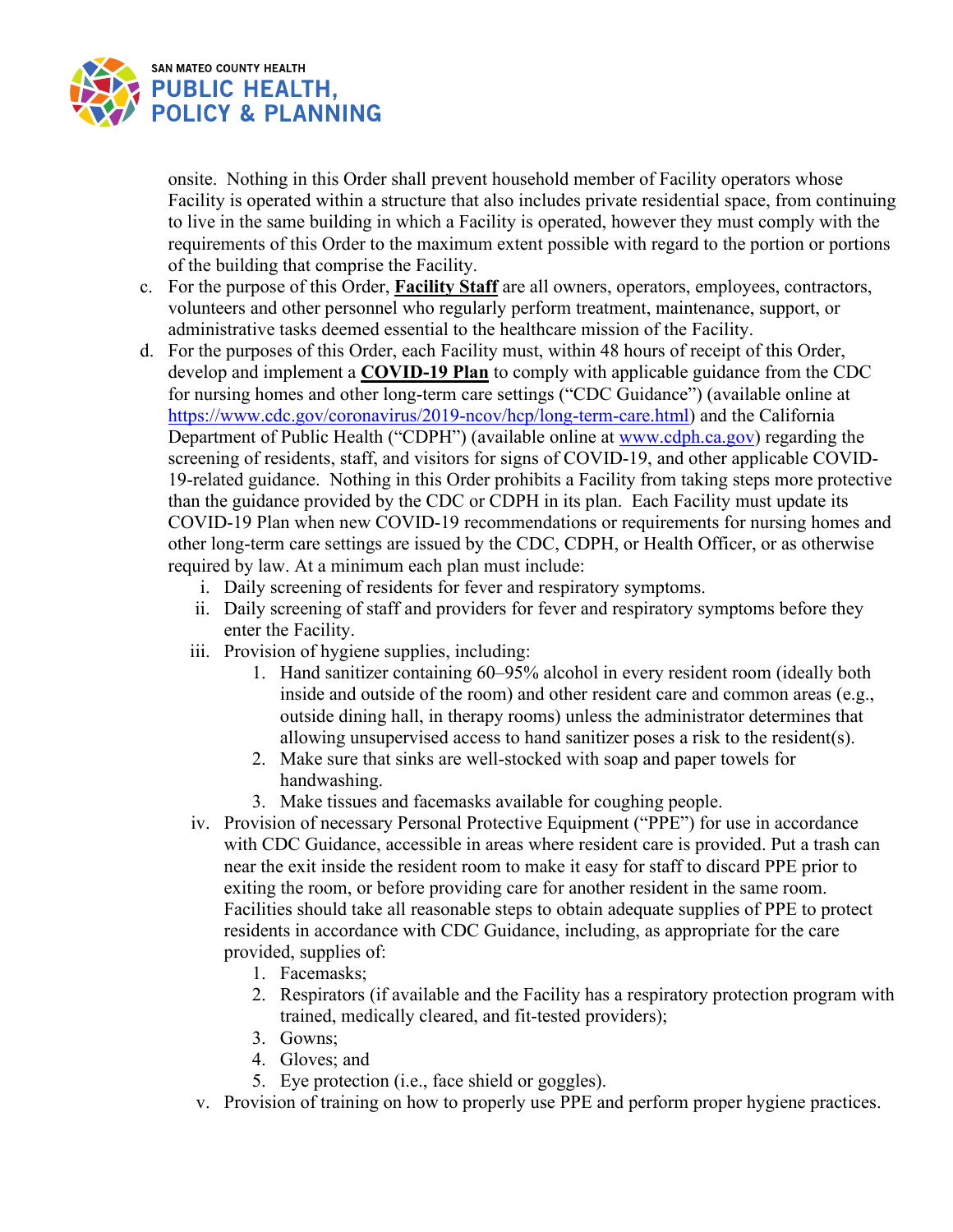

- vi. Prohibition of all group activities and communal dining.
- vii. Make available supplies of EPA-registered, hospital-grade disinfectants in sufficient quantity to allow for frequent cleaning of high-touch surfaces and shared resident care equipment.
- viii. Notification to the destination Facility or acute care hospital and to EMS and any other transferring personnel of the confirmed or suspected COVID-19 positive status of any resident being transferred to another Facility or acute care hospital.
- e. For the purposes of this Order, the Facility administrator or the administrator's designee may arrange for **Necessary Visitation or Contact** of a Facility resident when the administrator or designee determines that the context justifies a temporary exception to this Order. Any Necessary Visitation or Contact permitted under this paragraph shall occur only if the Facility takes appropriate measures to protect residents, including but not limited to screening visitors in accordance with applicable guidance from the CDC (available online at www.cdc.gov) and the CDPH (available online at www.cdph.ca.gov) and requiring all visitors to perform Social Distancing Requirements as described in San Mateo County Health Officer Order c19-5(b), Section  $(13)(k)$ .

Visitors permitted under this paragraph are hereby ordered to comply with all conditions of visitation imposed by the Facility at the time of entry or access to the Facility Premises. **Necessary Visitation or Contact** generally means a visit or contact that is necessitated by urgent health, legal, or other issues that cannot wait until this Order is no longer in effect, including, but not limited to visits mandated by law, visits by legal decision-makers such as conservators and agents under valid Health Care powers of attorney currently in effect.

- 7. In addition to the requirements in Section 6 above, each Facility's COIVD-19 Plan must include a requirement that any Facility Staff who is sick or does not pass the required screening shall be immediately sent home and not return to work other than in compliance with CDC Guidance for Business and Employers (located at [https://www.cdc.gov/coronavirus/2019-ncov/community/guidance](https://www.cdc.gov/coronavirus/2019-ncov/community/guidance-business-response.html)[business-response.html\)](https://www.cdc.gov/coronavirus/2019-ncov/community/guidance-business-response.html) as updated, or as authorized to return by a physician. If a resident is sick or does not pass the required screening, the resident shall be immediately isolated in compliance with the San Mateo County Health Officer Isolation Order c19-6.
- **8. If a Facility learns that any Facility resident, or Facility Staff living or working at the Facility, or who had been recently living or working at the Facility has tested positive for COVID-19 or is informed by a physician that any resident or Staff is presumed positive for COVID-19, the Facility must immediately (within 1 hour) notify the Communicable Disease Unit of San Mateo County Health at 650-573-2346. Facility residents and Facility Staff shall also be subject to mandatory COVID-19 testing, and the imposition of such other measures to contain the spread of COVID-19 as deemed necessary for the protection of public health, by the San Mateo County Department of Public Health or its designee.**
- 9. Each Facility is strongly urged to take all reasonable steps to prevent Facility Staff from working at another Facility or other Facilities within the same 14-day period to avoid increased risk of transmission of COVID-19 from one Facility to another. Such reasonable steps include, but are not limited to,